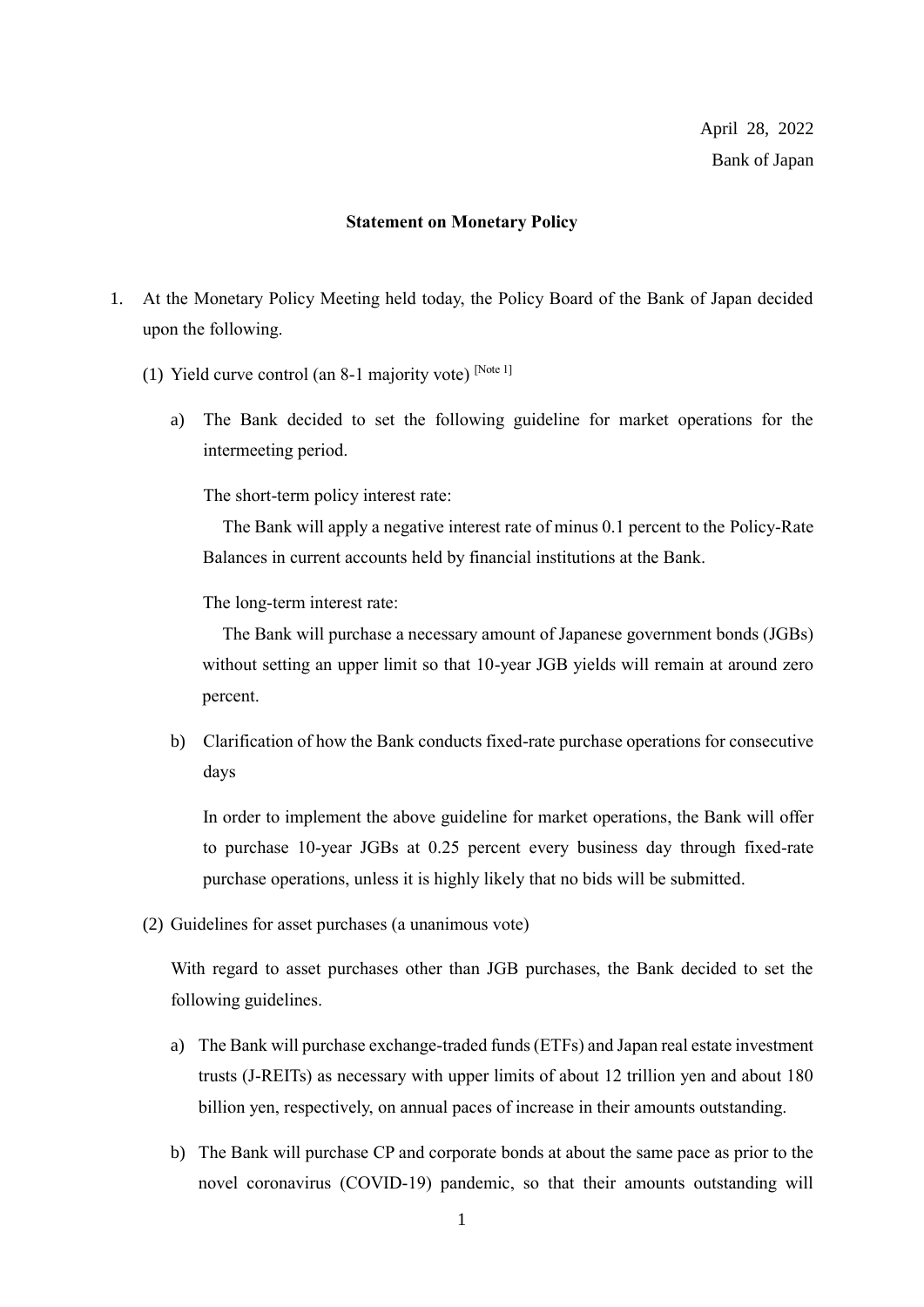gradually return to pre-pandemic levels, namely, about 2 trillion yen for CP and about 3 trillion yen for corporate bonds.

2. The Bank will continue with Quantitative and Qualitative Monetary Easing (QQE) with Yield Curve Control, aiming to achieve the price stability target of 2 percent, as long as it is necessary for maintaining that target in a stable manner. It will continue expanding the monetary base until the year-on-year rate of increase in the observed consumer price index (CPI, all items less fresh food) exceeds 2 percent and stays above the target in a stable manner.

For the time being, while closely monitoring the impact of COVID-19, the Bank will support financing, mainly of firms, and maintain stability in financial markets, and will not hesitate to take additional easing measures if necessary; it also expects short- and long-term policy interest rates to remain at their present or lower levels. [Note 2]

<sup>[</sup>Note 1] Voting for the action: Mr. KURODA Haruhiko, Mr. AMAMIYA Masayoshi, Mr. WAKATABE Masazumi, Mr. SUZUKI Hitoshi, Mr. ADACHI Seiji, Mr. NAKAMURA Toyoaki, Mr. NOGUCHI Asahi, and Ms. NAKAGAWA Junko. Voting against the action: Mr. KATAOKA Goushi. Mr. Kataoka dissented, considering that it was desirable to further strengthen monetary easing by lowering shortand long-term interest rates, with a view to encouraging firms to make active business fixed investment for the post-COVID-19 era.

<sup>[</sup>Note 2] Mr. Kataoka dissented, considering that further coordination of fiscal and monetary policy was necessary and it was appropriate for the Bank to revise the forward guidance for the policy rates to relate it to the price stability target.